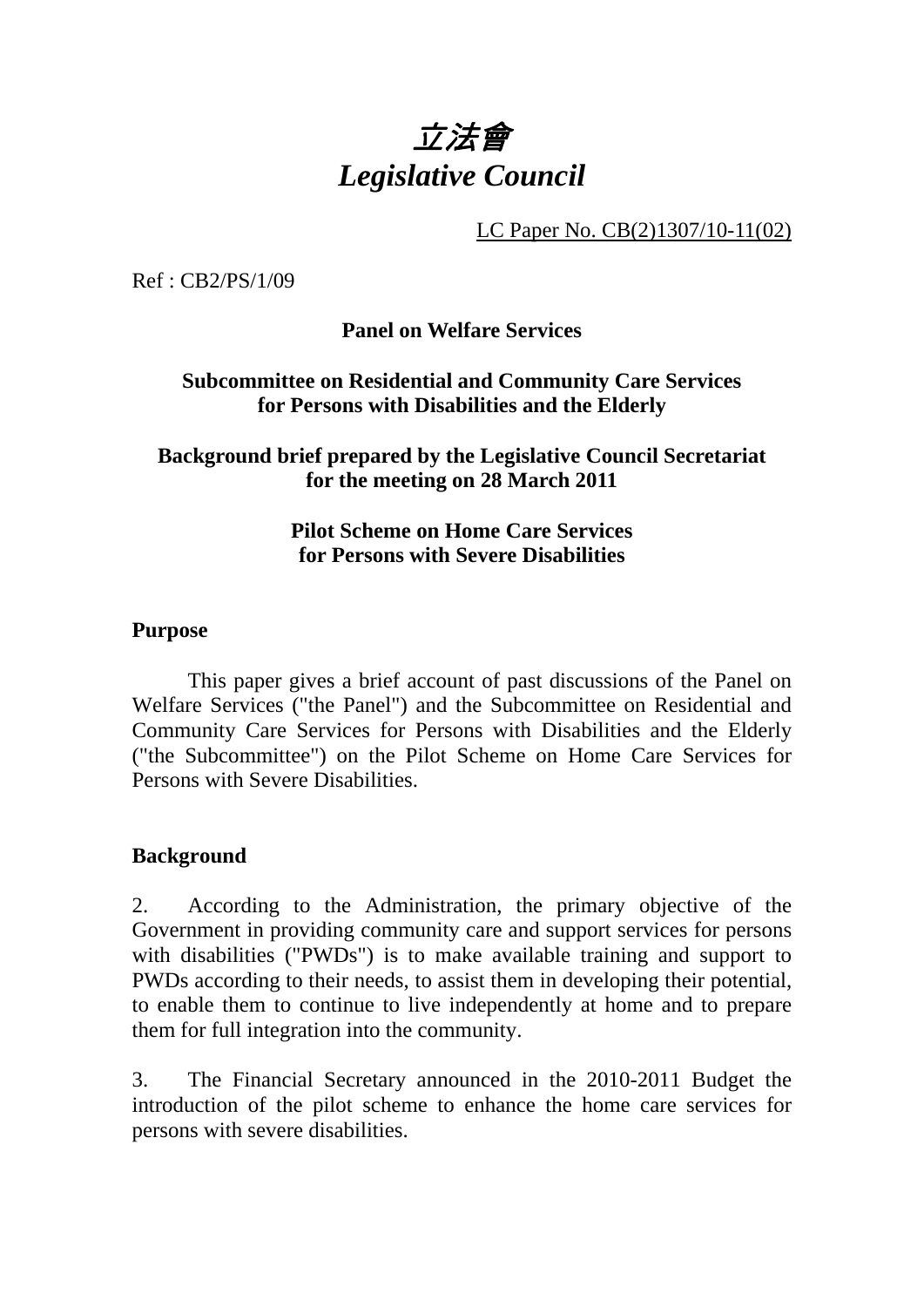#### **Deliberations by members**

4. At the meeting on 8 March 2010, the Panel was briefed on the pilot scheme on home care services for persons with severe disabilities. Members noted that some 6,500 PWDs were on the waiting lists for various types of subsidised residential care service and the situation was most acute for those with severe disabilities. By end-September 2009, the number of persons with severe physical and/or mental disabilities on the waiting lists were 1,970 for hostel for severely mentally handicapped persons, 407 for hostel for severely physically handicapped persons and 345 for care and attention home for severely disabled persons. The average waiting time for these services in 2008-2009 was 4.3 years, 9.4 years and 3 years respectively. In the light of this, the Administration advised that, as announced in the 2010-2011 Budget, a one-off funding of \$163 million would be sought under the Lotteries Fund for implementing a three-year pilot scheme on home care services for persons with severe disabilities. The new services would be tried out in Tuen Mun and Kwun Tong which had the largest number of persons with severe disabilities (273 and 264 persons respectively) waiting for subvented residential care services at hostel for severely mentally handicapped, hostel for severely physically handicapped persons and care and attention home for severely disabled persons.

5. Members were advised that given the conditions of persons with severe physical and/or mental disabilities and the level and intensity of care they required, a new package of home-based support services including personal care and escort service, occupational therapy/physiotherapy rehabilitation training service and nursing care service would be provided to meet their care and training needs. The enhanced services would be delivered by non-governmental organisations ("NGOs") which were operating rehabilitation services in the respective districts through invitation of proposals. Taking into account the lead time for securing funding and identification of NGO operators, the three-year pilot scheme would commence in the fourth quarter of 2010-2011 and end in the third quarter of 2013-2014 and was expected to serve a total of about 540 persons with severe disabilities upon its full operation. The expected number of service users was estimated based on the number of persons with severe disabilities waiting for subvented residential care services at hostel for severely mentally handicapped, hostel for severely physically handicapped persons and care and attention home for severely disabled persons in the districts concerned.

6. While welcoming the pilot scheme, members took the view that the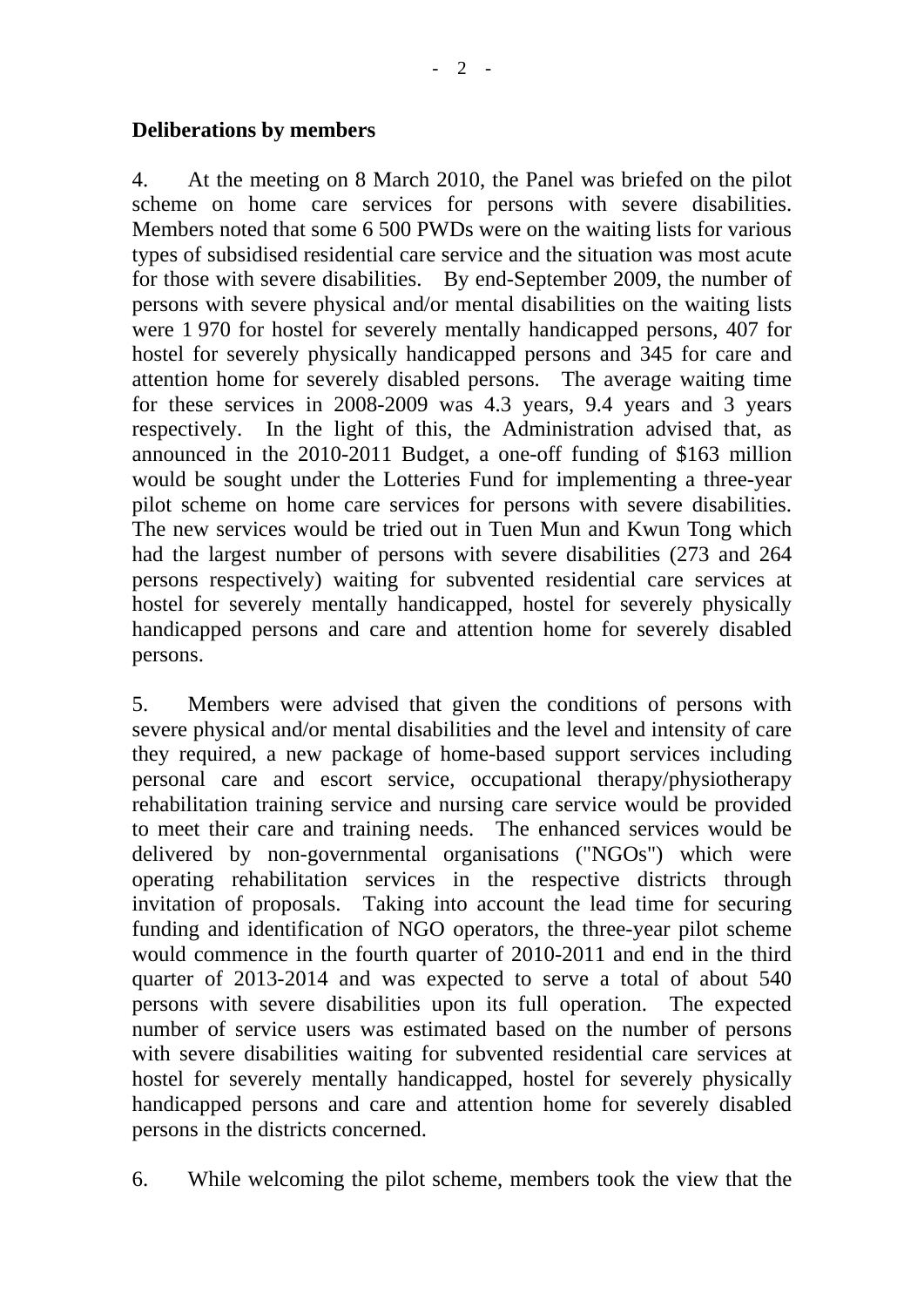Administration should under no circumstances regard community care services as a substitute for the provision of subsidised residential care services. The Administration assured members that PWDs who joined the pilot scheme would remain on the waiting lists for subsidised residential care services. As undertaken in the Chief Executive's 2009-2010 Policy Address, the Government would provide 939 additional places in the coming two years, including the setting up of two integrated rehabilitation service centres in Kwai Chung and Ho Man Tin in the coming year, providing a total of 490 residential places. The Administration advised that the enhanced support services sought to facilitate PWDs' continued living at home while waiting for residential care services, and help relieve the stress of their family carers.

7. Some members were concerned about the long-term commitment of the Government in providing the enhanced home care services given that one-off funding was provided for the services. The Administration advised that the pilot scheme was in line with the strategic directions of providing support for service users and their family carers. Reviews would be conducted in the course of and upon the completion of the pilot scheme. It was open minded on the service scope of the pilot scheme and did not rule out the possibility of increasing the quota of service users or expanding the pilot scheme to cover all districts if the scheme was proven effective. Should the review findings of the pilot scheme be encouraging, the Administration would consider financing the projects under the recurrent funding and extending the scheme to other districts after the three-year pilot period.

8. At the Subcommittee meeting on 13 July 2010, members were briefed on the progress of implementation of the pilot scheme. According to the Administration, a monthly fee comparable to the prevailing fee scale of centre-based Day Care Service for Persons with Severe Disabilities at \$988 per month would be charged for a full package of services comprising about 76 hours of personal care and escort service, two visits by an occupational therapist/physiotherapist and one visit by a nurse under the pilot scheme. Users could choose to receive the services on an hourly basis. In line with the prevailing fee scale of the community support services and District Support Centres for Persons with Disabilities, an hourly rate of \$33 for personal care and escort service, and \$42 and \$51 per visit respectively for nursing care and occupational therapist/physiotherapist rehabilitation training service would be charged.

9. Some members took the view that the pilot scheme should be expanded to cover all eligible persons with severe disabilities in the 18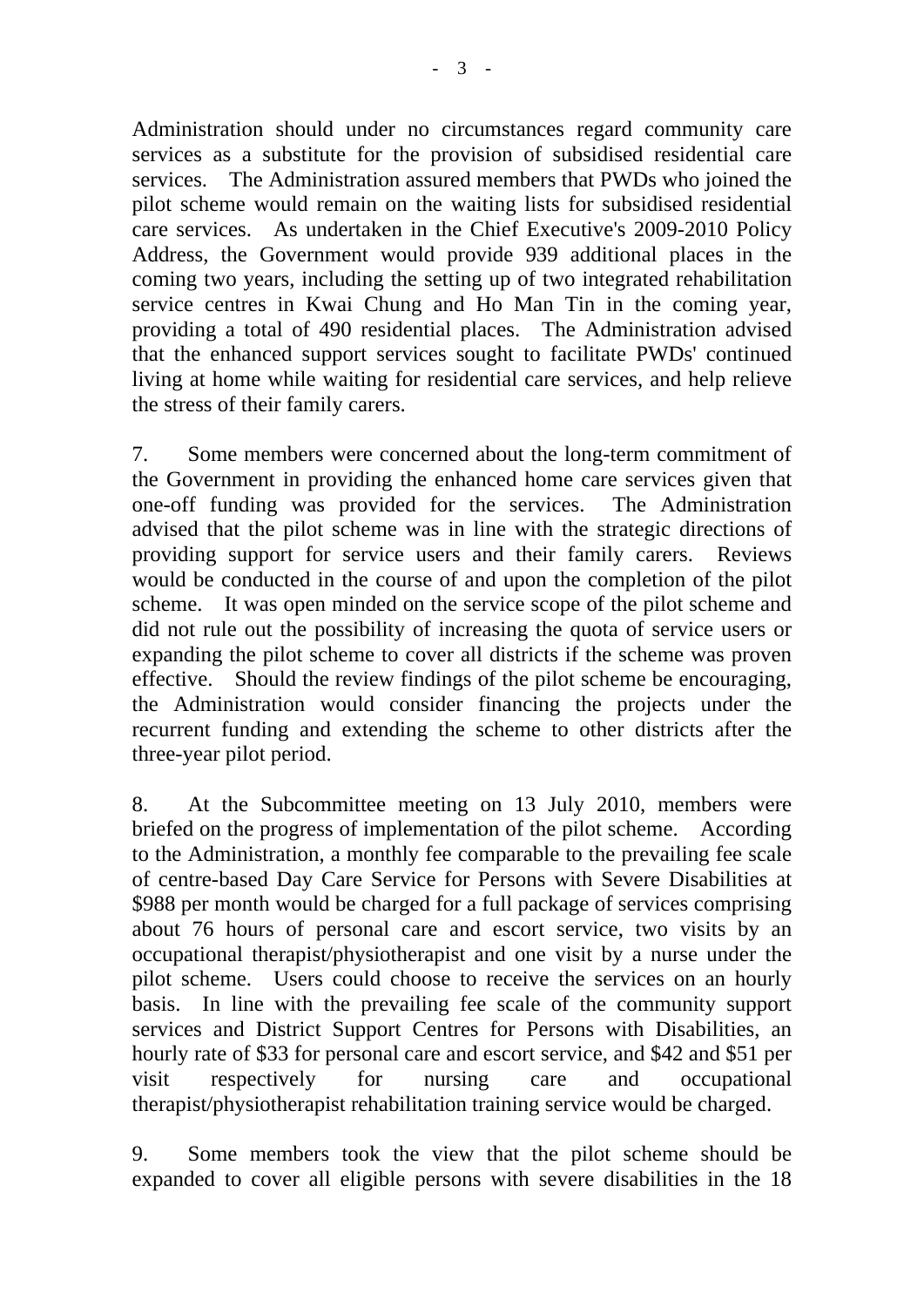districts, irrespective of whether they were on the waiting lists for subvented residential care services. To enable PWDs to live in the community and to relieve the burden of their family members in taking care of PWDs at home, members had requested time and again the Administration to consider introducing a carer allowance or providing subsidy to PWDs for the employment of domestic helpers.

10. The Administration stressed that it was mindful of the acute waitlisting situation of residential care services for PWDs. The pilot scheme sought to facilitate PWDs' continued living at home while waiting for residential care services, and help relieve stress of their family carers. Participants of the pilot scheme would be provided with a package of home-based support services to meet their care and rehabilitation needs, which were different from the personal care provided by family carers or domestic helpers. The Administration further advised that mid-term and final reviews would be conducted to assess the long-term feasibility of the pilot scheme before its completion. If the review findings were encouraging, the Administration would consider bidding necessary funding for the projects on a longer term and extending the pilot scheme to other districts after the three-year pilot period.

11. The Administration will provide the Subcommittee with an update on the progress for implementing the pilot scheme at the meeting on 28 March 2011.

## **Relevant papers**

12. A list of relevant papers and documents is in the **Appendix** for members' reference. The papers and documents are available on the Legislative Council website at http://www.legco.gov.hk/.

Council Business Division 2 Legislative Council Secretariat 22 March 2011